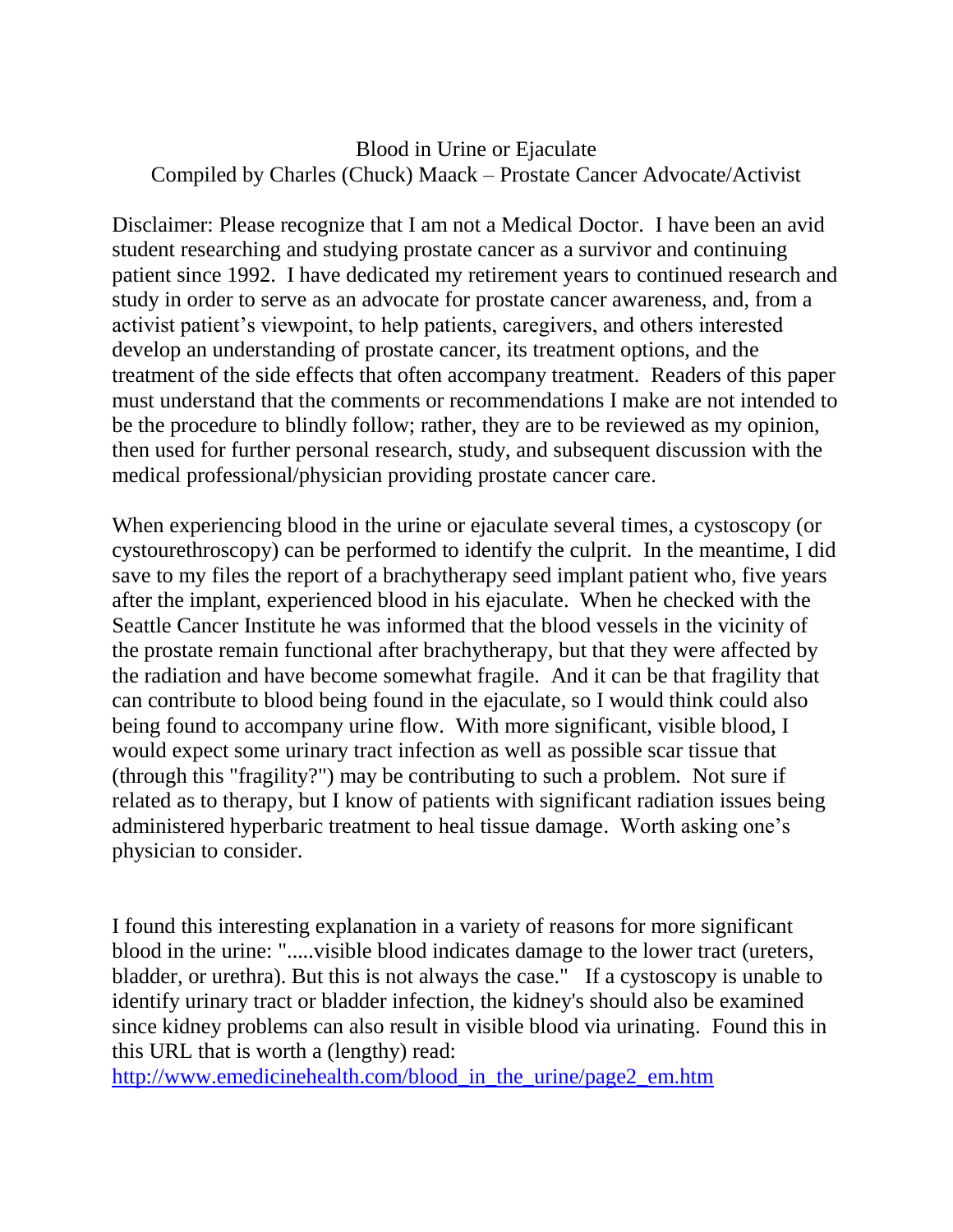Here's some other info I've saved to my folders....don't mean to alarm anyone, but rather to provide you the multitude of considerations that could be the reason for more continual blood in the urine and/or ejaculate:

Blood or Blood Clots in Urine:

I would suggest a visit with your urologist. You may just be experiencing a urinary infection. The following makes suggestions as well as some things to look for that might have precipitated this occurrence.

Blood in the urine should never be ignored!

Blood in the urine is usually caused by kidney and urinary tract diseases. However, there are a couple of exceptions:

In men, the urethra carries both urine and semen out of the body and what may be mistaken for urinary bleeding is sometimes a bloody ejaculation usually due to a prostate problem.

Some other causes:

Dark or reddish urine caused by the rupture of small blood vessels in the bladder (or, less commonly, the kidney) as a result of the jarring motion of running. If no serious problem exists, runner's hematuria can often be prevented by running with a small amount of urine in the bladder (that is, don't "go" right before you run). This helps separate the bladder walls and prevents contusions. Also, avoid using high doses of aspirin or other anti-inflammatory drugs, as these medications have a blood-thinning effect and may exacerbate your problem.

Since blood in the urine may stem from other causes, such as kidney stones, a tumor or a bladder infection, any runner who is passing urinary blood should be evaluated by a sports-oriented physician. To make diagnosis easier, arrange for an appointment immediately after a workout, when you are actively bleeding.

Alternate Names: Blood in the Urine, Hematuria

Bloody or Dark Urine: Common Causes:

Kidney stone Bladder stones that lodge in the urethra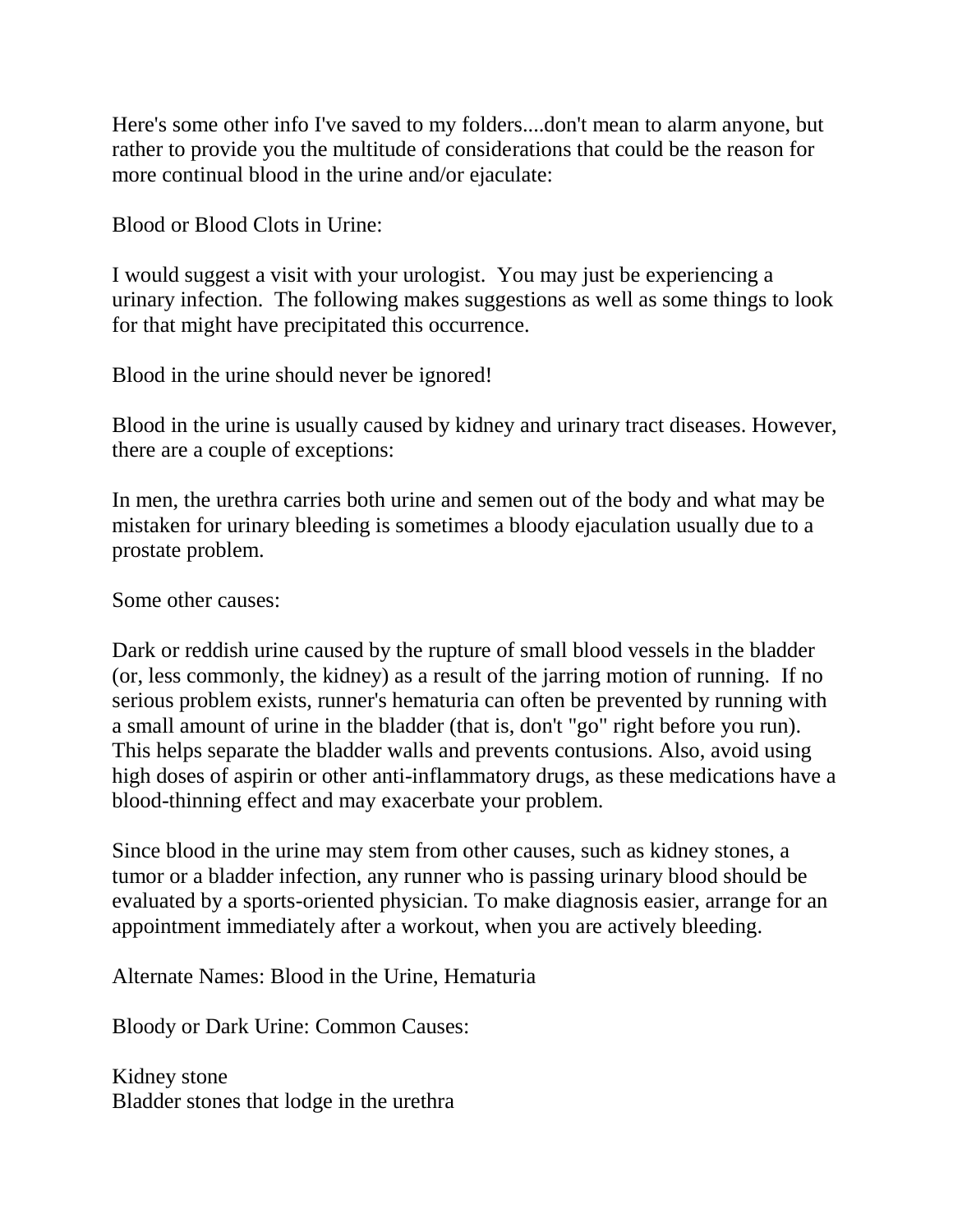Benign familial hematuria Chronic or recurrent urinary tract infection **Cystitis** Pyelonephritis **Urethritis** IgA nephropathy Sickle cell disease Coagulation disorders (including hemophilia) Thrombocytopenia Renal Vein thrombosis Systemic lupus erythematosis Hemolytic-uremic syndrome Anaphylactoid (Henoch-Schonlein) purpura Polycystic kidney disease Congenital anomalies of the urinary tract or blood vessels Tumors of the urinary tract Glomerulonephritis Bladder tumor Kidney tumor Enlarged and infected prostate (prostatitis) Post-streptococcal GN Urethral ulceration Hypercalciuria (increased amounts of calcium in the urine) Distal renal tubular acidosis Use of diuretics, "water pills" Hyperparathyroidism Hypothyroidism Hypercalcemia Hypertension Juvenile rheumatoid arthritis Medullary cystic disease Metabolic acidosis Neoplasm **Sarcoidosis** Acute tubular necrosis "Hardening" of the urinary opening (meatal stenosis) Trauma Fracture of the pelvis Renal contusion (bruised kidney) Renal fracture ("broken" or torn kidney)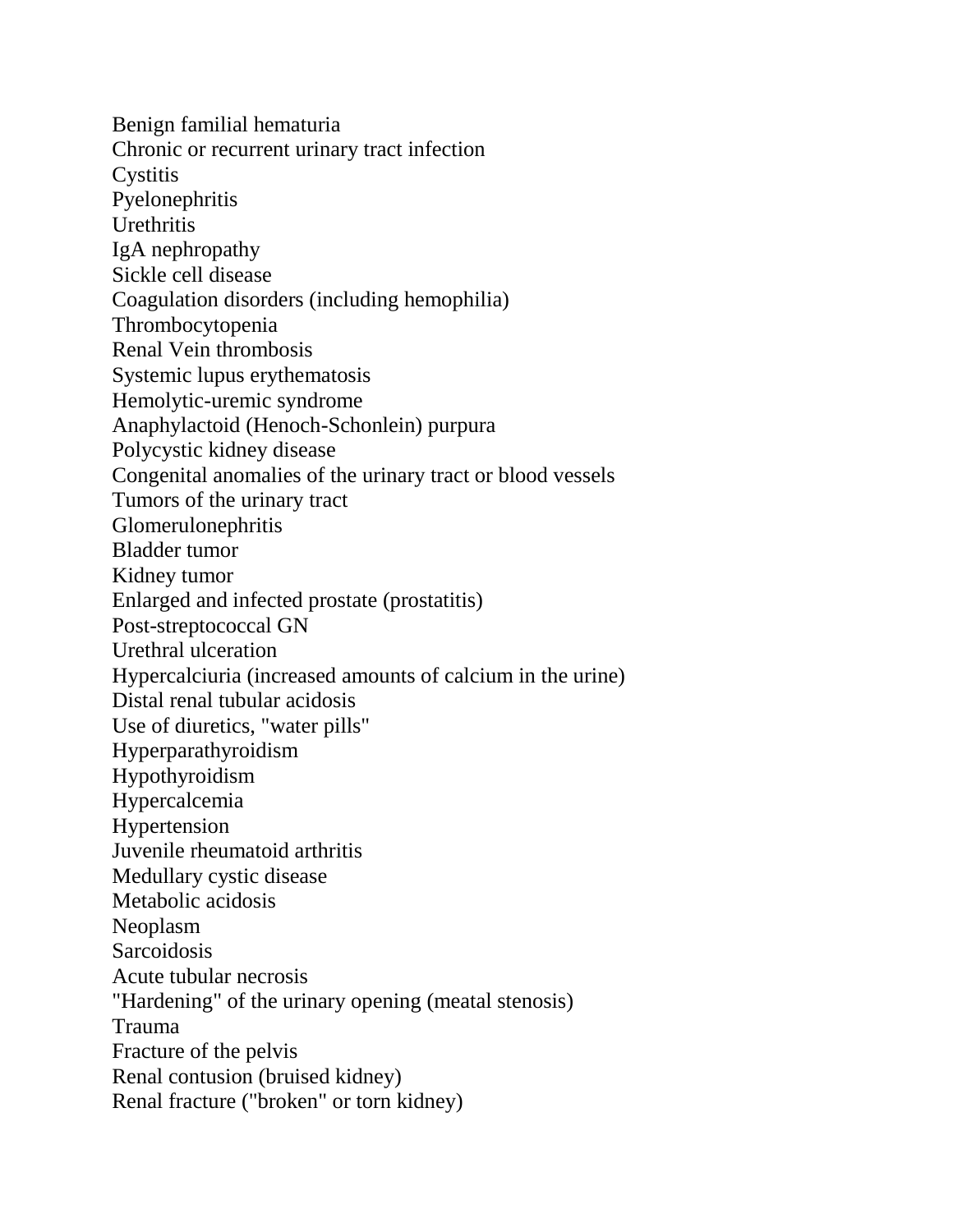Urethral trauma Surgical procedures, including catheterization, circumcision, surgery, and renal biopsy Drugs Anticoagulants Cyclophosphamide Metyrosine Oxyphenbutazone Phenylbutazone Thiabendazole

Bloody or Dark Urine: Home Care & Treatment:

Follow prescribed therapy to treat the underlying cause.

Drink lots of fluids, unless it is difficult to breathe, or unless the ankles are swollen. Cranberry juice might also be effective, but the evidence is conflicting.

Call your Health Care Provider if:

There is blood in the urine. This should never be ignored! Bleeding recurs. Passing blood clots. Unable to urinate.

Medical history questions documenting dark or bloody urine in detail may include: Time pattern When did the urine become dark or bloody? Did it occur suddenly? **Quality** What color is the urine? Is there any pain associated with urination? Is it consistently the same color throughout the day? Is the quantity of urine per day decreased or increased? Is any blood visible? Is there an odor? Aggravating factors Are medications being used that could cause this change in color? Have foods been eaten that could cause this change in color (such as colored candy, beets, berries, rhubarb)?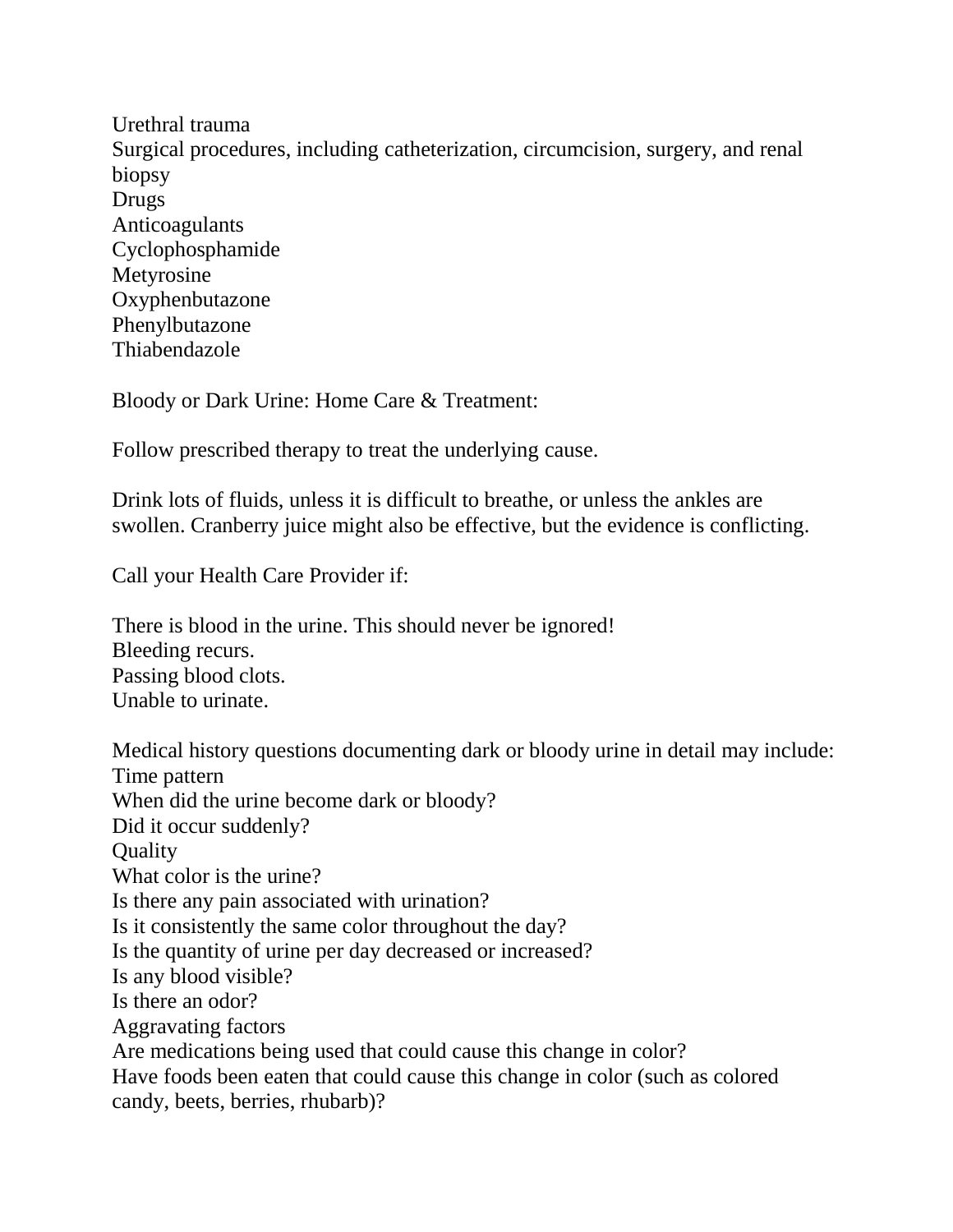Relieving factors Does a change in diet change the color of the urine? Does a change in medication change the color of the urine? (Note: NEVER change medications without first consulting your health care provider.) Other:

What other symptoms are also present?

Is there pain when urinating?

Is there pain in the abdomen?

Is there back pain?

Is there a fever?

Has there been a decreased fluid intake or decreased thirst?

Has there been a decreased appetite?

Is there nausea, vomiting, or diarrhea?

What medications are being taken?

Have you had previous urinary problems or kidney problems?

Do you have any allergies?

Have you had previous similar symptoms?

Has there been a recent injury?

Has there been any recent diagnostic or surgical procedures involving the urinary tract?

Has there been a change in sexual activities?

A physical examination will be performed, and vital signs (temperature, pulse, rate of breathing, blood pressure) may be monitored. With a pre-existing kidney infection, a more detailed history and physical are needed. Extra laboratory studies may be necessary. In women with a discharge, an examination of the vagina and any discharge is usually necessary.

Diagnostic tests that may be performed include:

Blood studies such as a CBC, blood differential, C3, and creatinine Urinalysis Urine culture 24-hr urine collection for creatinine, protein, calcium Tests for strep Tests for lupus Tests for sickle cell, bleeding problems, and other blood disorders. Cystoscopy Kidney biopsy X-rays of the kidneys